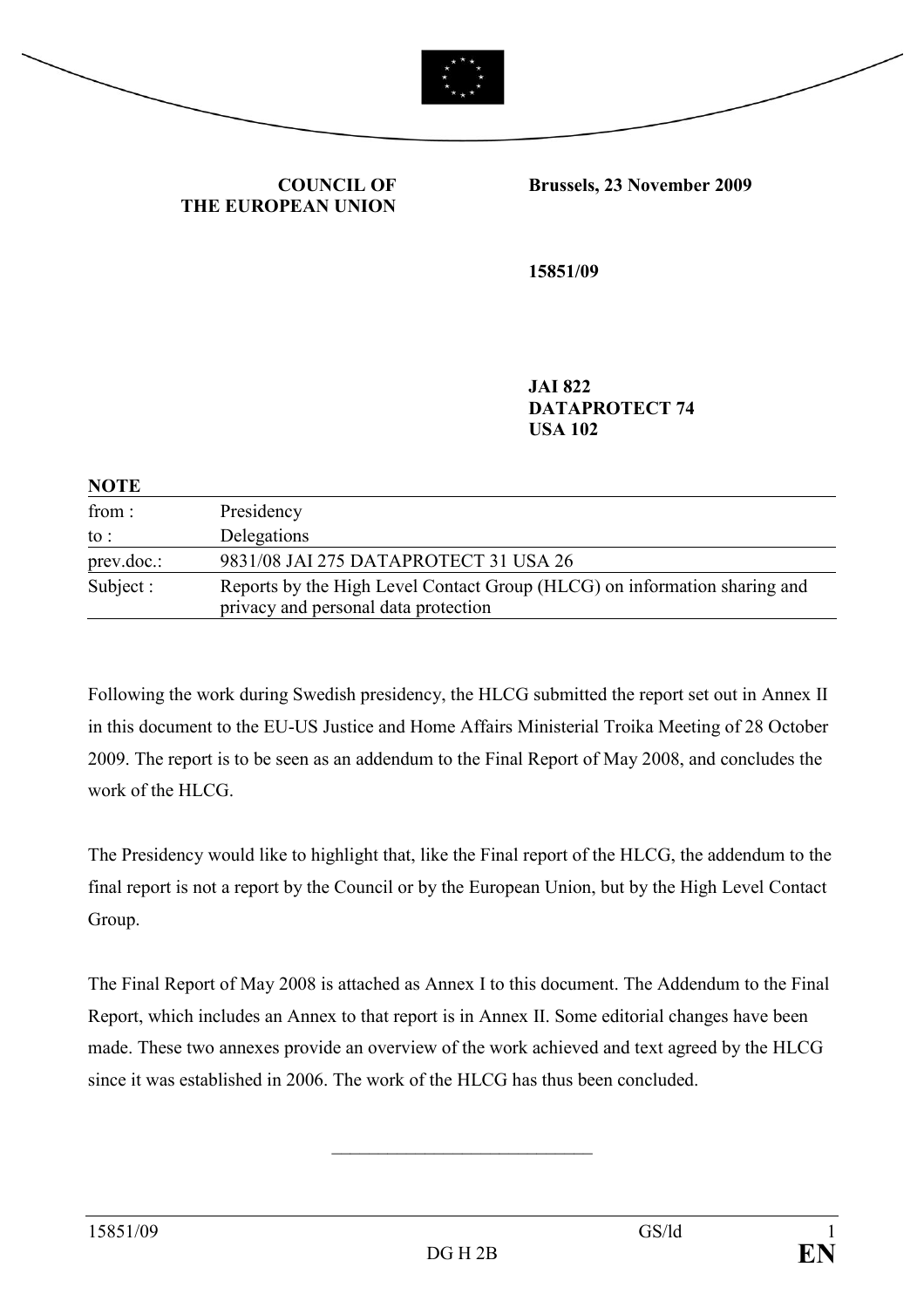# FINAL REPORT BY THE EU-U.S. HIGH LEVEL CONTACT GROUP ON INFORMATION SHARING AND PRIVACY AND PERSONAL DATA PROTECTION<sup>1</sup>

#### 1. INTRODUCTION: CONTEXT AND BACKGROUND

In the framework of the EU-U.S. JLS Ministerial Troika on 6 November 2006, it was decided to establish an informal high level advisory group to start discussions on privacy and personal data protection in the context of the exchange of information for law enforcement purposes as part of a wider reflection between the EU and the U.S. on how best to prevent and fight terrorism and serious transnational crime. This group is composed of senior officials from the Commission, the Council Presidency (supported by the Council Secretariat) and the U.S. Departments of Justice, Homeland Security and State. The goal of the HLCG was to explore ways that would enable the EU and the U.S. to work more closely and efficiently together in the exchange of law enforcement information while ensuring that the protection of personal data and privacy are guaranteed. The group's identification of the fundamentals or "common principles" of an effective regime for privacy and personal data protection was to be the first step towards that goal.

This goal builds on recent trans-atlantic events in the Justice and Home Affairs area, which have included the conclusion of international agreements between the United States and the European Union governing Extradition and Mutual Legal Assistance (2003), and Passenger Name Record (PNR) data (2007), as well as agreements governing personal data exchange between the United States and Europol (2002) and Eurojust (2006).

U.S. and EU Ministers responsible for Justice and Home Affairs directed the HLCG to explore the commonalities of these agreements, as well as our laws, policies and practices, and the potential efficiencies that could result from the development of common principles.

 $\frac{1}{1}$  The text contained in this annex is identical to the one set out in the annex to 9831/08 JAI 275 DATAPROTECT 31 USA 26.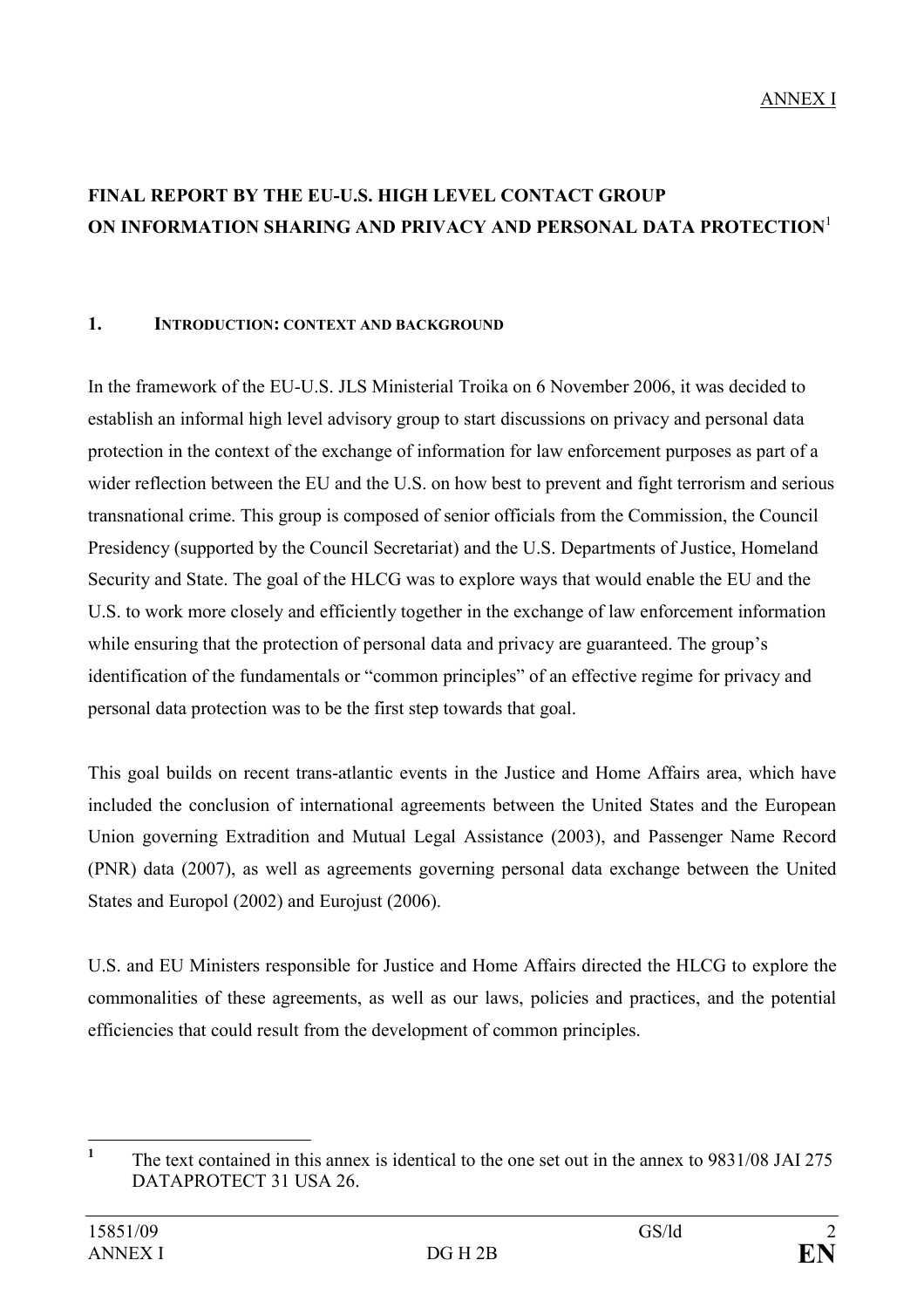At its first meeting on 26 February 2007 in Washington, the group began work to identify and define a set of core principles on privacy and personal data protection, acceptable as minimum standards when processing personal data for law enforcement purposes. At that meeting the group identified a set of core privacy and personal data protection principles and a set of related implementing principles, and decided to establish an informal experts group to begin the task of developing agreed definitions of these principles. It was understood that the HLCG would also report, when appropriate, to the EU-U.S. JLS Ministerial Troika.

At the EU-U.S. JLS Ministerial Troika in Berlin on 4/5 April 2007, the experts were asked to continue their discussions.

At its third meeting on 2 November 2007 in Washington, the HLCG concluded that good progress had been made and decided that the experts should continue the exploratory talks with the aim of trying to find as much common ground as possible by the end of 2007.

At the EU-U.S. JLS Ministerial Troika in Brdo on 12/13 March 2008, Ministers expressed a clear common will to continue working on the principles, to identify options for future work and to report on any outstanding issues. It was also said that such reporting could take place in the context of the EU-U.S. Summit in June 2008. This report seeks to fulfil that commitment.

## 2. CURRENT STATE OF PLAY

#### A. Scope

The HLCG discussed the scope of the principles under consideration and agreed that the principles set forth below would, if put into some operational form, apply to information exchanges made for a law enforcement purpose. Specifically:

The European Union would apply these principles for "law enforcement purposes", meaning use for the prevention, detection, investigation or prosecution of any criminal offense.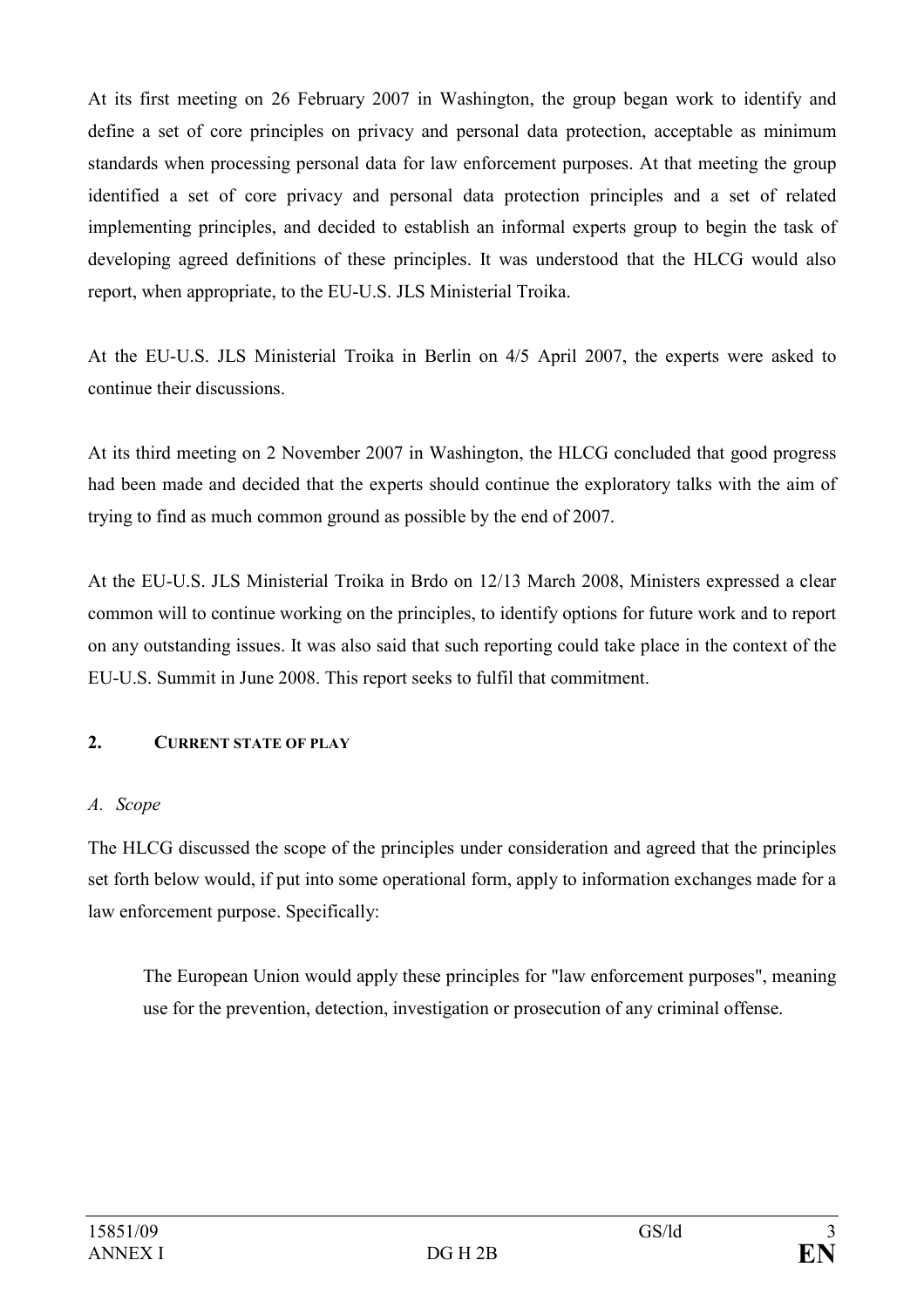The United States would apply these principles for 'law enforcement purposes', meaning for the prevention, detection, suppression, investigation, or prosecution of any criminal offense or violation of law related to border enforcement, public security, and national security, as well as for non-criminal judicial or administrative proceedings related directly to such offenses or violations.

These two different ways of describing 'law enforcement purposes' reflect respective domestic legislation and history but may in practice coincide to a large extent.

### B. Agreed upon principles

These principles, the text of which is attached as an annex to this report, define the following privacy and personal data protection requirements:

- 1. Purpose Specification/Purpose Limitation;
- 2. Integrity/Data Quality;
- 3. Relevant and Necessary/Proportionality;
- 4. Information Security;
- 5. Special Categories of Personal Information (sensitive data);
- 6. Accountability;
- 7. Independent and Effective Oversight;
- 8. Individual Access and Rectification;
- 9. Transparency and Notice;
- 10. Redress;<sup>1</sup>
- 11. Automated Individual Decisions;
- 12. Restrictions on Onward Transfers to Third Countries.

In order to better understand the scope of application of the principles the following understandings should be specified:

 $\frac{1}{1}$  Both the US and EU maintain a reservation on this principle as discussed in section 2.C below.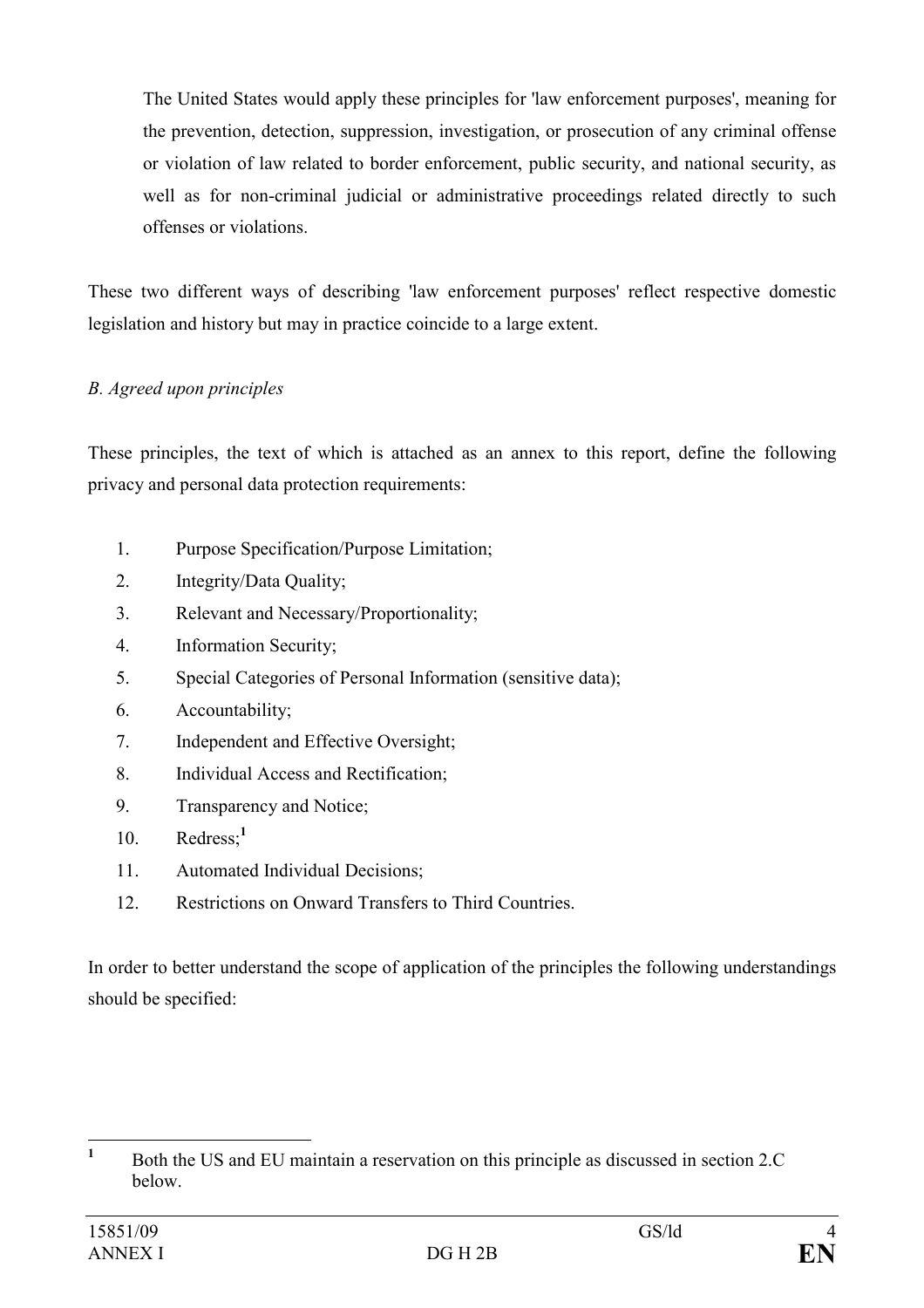On principle 7 of Independent and Effective Oversight, the principle is drafted to focus on the desired effect - maintaining accountability - irrespective of the constitutionally defined structure of government in the US and Europe. It recognizes both European law, which defines effective and independent supervision as meaning a public data protection supervisory authority, exercising its functions with complete independence from government under EU law, as well as U.S. law, which encompasses a networked and layered system of oversight in the United States.<sup>1</sup>

Principle 9 of Transparency and Notice identifies the information that should be made available to data subjects so they can make informed decisions about their actions. In the U.S. this may include, individually or in combination, publication in the Federal Register, individual notice, and disclosure in court proceedings. In other circumstances and as required by law, U.S. Government agencies do inform each individual from whom an agency seeks information. In the EU it is understood that an individual should have an enforceable right to be informed in an appropriate way by the designated authorities of the Member State that personal data could be or are being collected, processed or transmitted; the modalities of the right of the data subject to be informed and the possible limitations thereto shall be determined by national law.

## C. Outstanding Issue: Redress

One difference remains concerning the redress principle. Both sides did agree that the key to this principle is to provide the data subject with an effective remedy as a result of any redress process. To date, the HLCG agreed on common language emphasizing the need to make redress available to aggrieved data subjects and what types of actions constitute effective redress if a data subject's claim is found valid. However, disagreement remains over the necessary scope of judicial redress. The EU side asserts that every individual in the EU has the right to redress before an impartial and independent tribunal regardless of his or her nationality or place of residence, whereas the United States recognizes that some laws treat nationals differently.

 $\frac{1}{1}$  Both sides prepared and exchanged papers that explained their systems for oversight and accountability.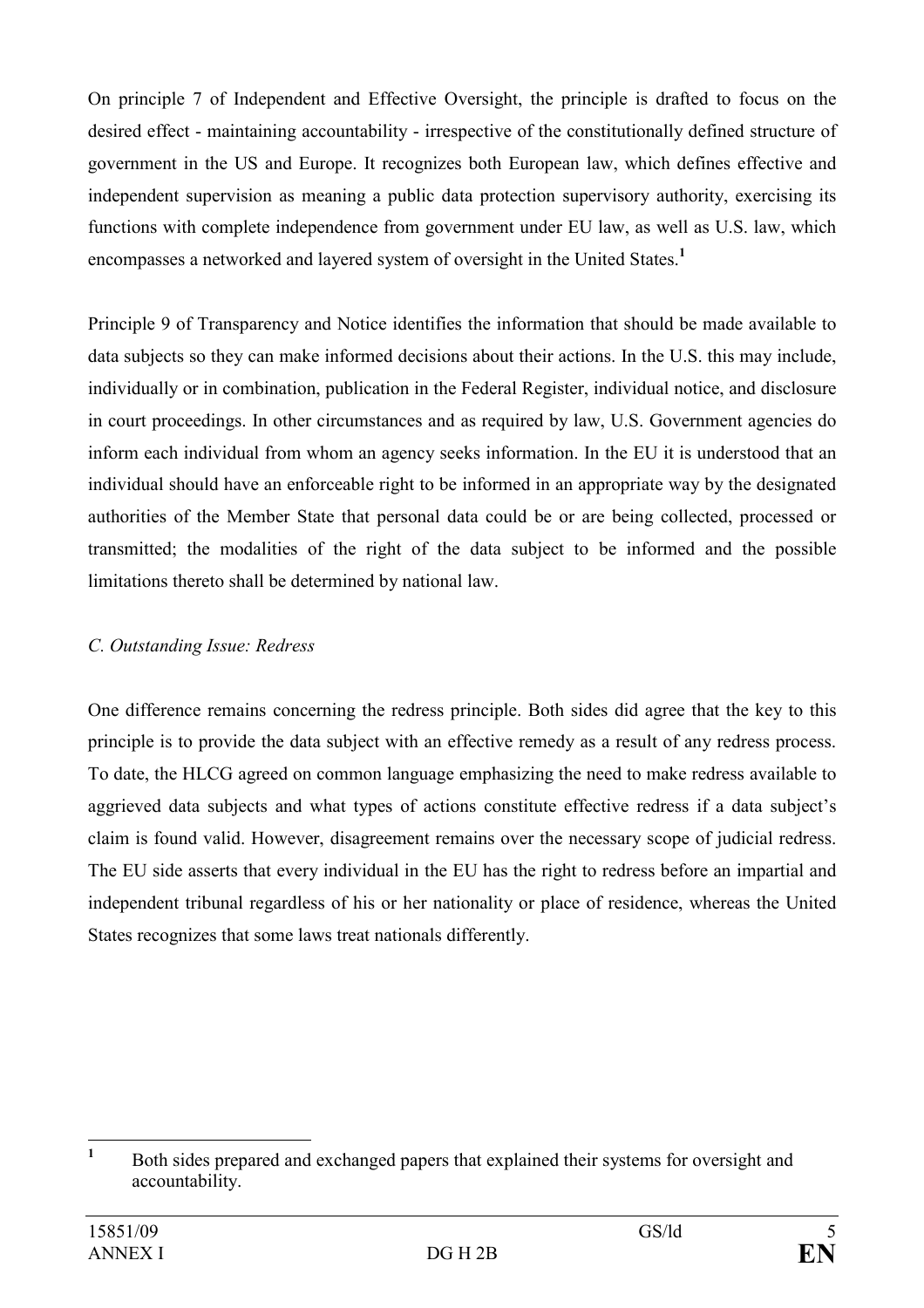As the U.S. side has explained, the U.S. framework for privacy protection comes from a networked and layered set of authorities arising from the common law and specific protections guaranteed under the U.S. Constitution. U.S. jurisprudence has long recognized that an individual may seek redress in relation to individual privacy; however, the exercise of that prerogative may be directed or controlled as consistent with the U.S. Constitution.

As such, an individual may generally challenge government actions, including the handling of personal information, before a judicial tribunal, but such government actions must represent final agency decisions affecting a right or benefit of the person. This requirement flows from the separation of powers doctrine of the U.S. Constitution as articulated specifically in the Administrative Procedures Act requiring an individual to exhaust all agency remedies before applying to a court. In this manner, the U.S. legal system permits agency processes to provide redress for agency actions.

Notwithstanding this general procedural requirement, U.S. law does provide exceptions from the general rule through specific authorities, such as the U.S. Freedom of Information Act of 1966 (FOIA) and the U.S. Privacy Act of 1974. Further, the law may define which classes of individuals may take advantage of such exceptions. For example, while the U.S. (FOIA) provides judicial redress to any individual seeking information about himself, the Privacy Act of 1974 limits judicial redress to U.S. citizens and legal permanent residents.

Nonetheless, any individual may seek redress concerning the government handling of personal information through agency administrative redress and may have their case heard in court under appropriate legal grounds other than the Privacy Act. The U.S. side allows that although redress through these alternative means is more attenuated than through the Privacy Act, it still reflects real and operative redress because it ensures the availability of "appropriate and effective sanctions and/or remedies" as defined in this principle. This differs from the position of the EU side which maintains that citizens of EU member states require the ability to bring suit in U.S. courts specifically under the Privacy Act for an agreement to be reached on redress.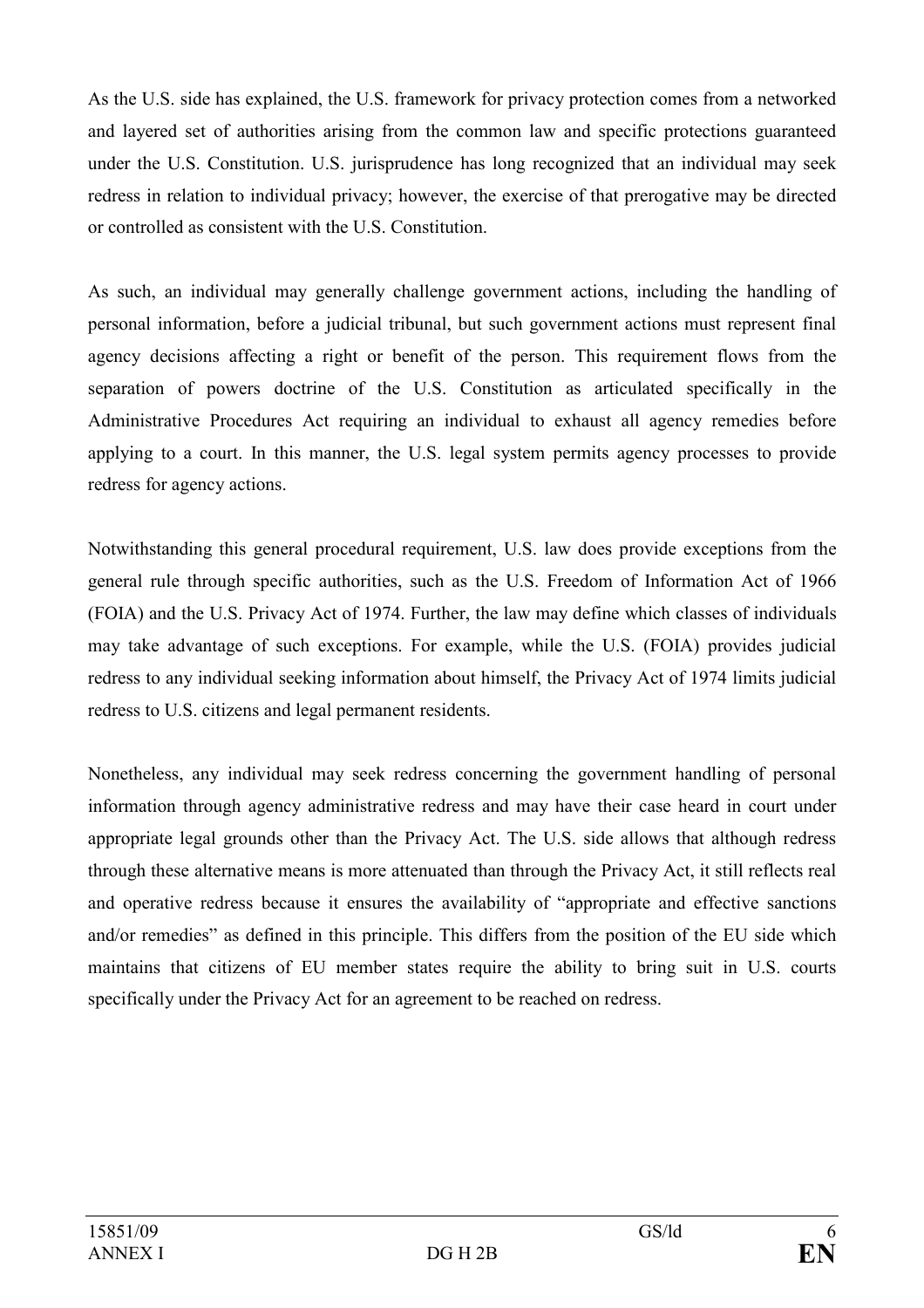#### 3. OUTSTANDING ISSUES PERTINENT TO TRANSATLANTIC RELATIONS

The HLCG identified the following issues as matters pertinent to the transatlantic relationship on privacy, personal data protection and information sharing, and recommends that these be specifically addressed in the final product resulting from the HLCG's work, regardless of whether it is binding or non-binding:

- 1. Consistency in private entities' obligations during data transfers;
- 2. Equivalent and reciprocal application of privacy and personal data protection law;
- 3. Preventing undue impact on relations with third countries;
- 4. Specific agreements regulating information exchanges and privacy and personal data protection; and
- 5. Issues related to the institutional framework of the EU and US.

These issues were identified during recent transatlantic discussions over privacy and personal data protection but are not addressed by the 12 principles identified above. They would relate to the possible impacts on the various public and private actors participating in or affected by international data transfers. The EU and U.S. provided text to further describe and explain some of these issues; however, the HLCG did not yet extensively explore this text. Appropriately addressed, these issues could contribute to future transatlantic debate or negotiation over privacy and personal data protection in law enforcement matters

#### 4. POSSIBLE WAYS FORWARD

The HLCG identified the following two main options as possible ways forward:

- (i) a binding international agreement or
- (ii) non-binding instruments including 'soft law' and a political declaration.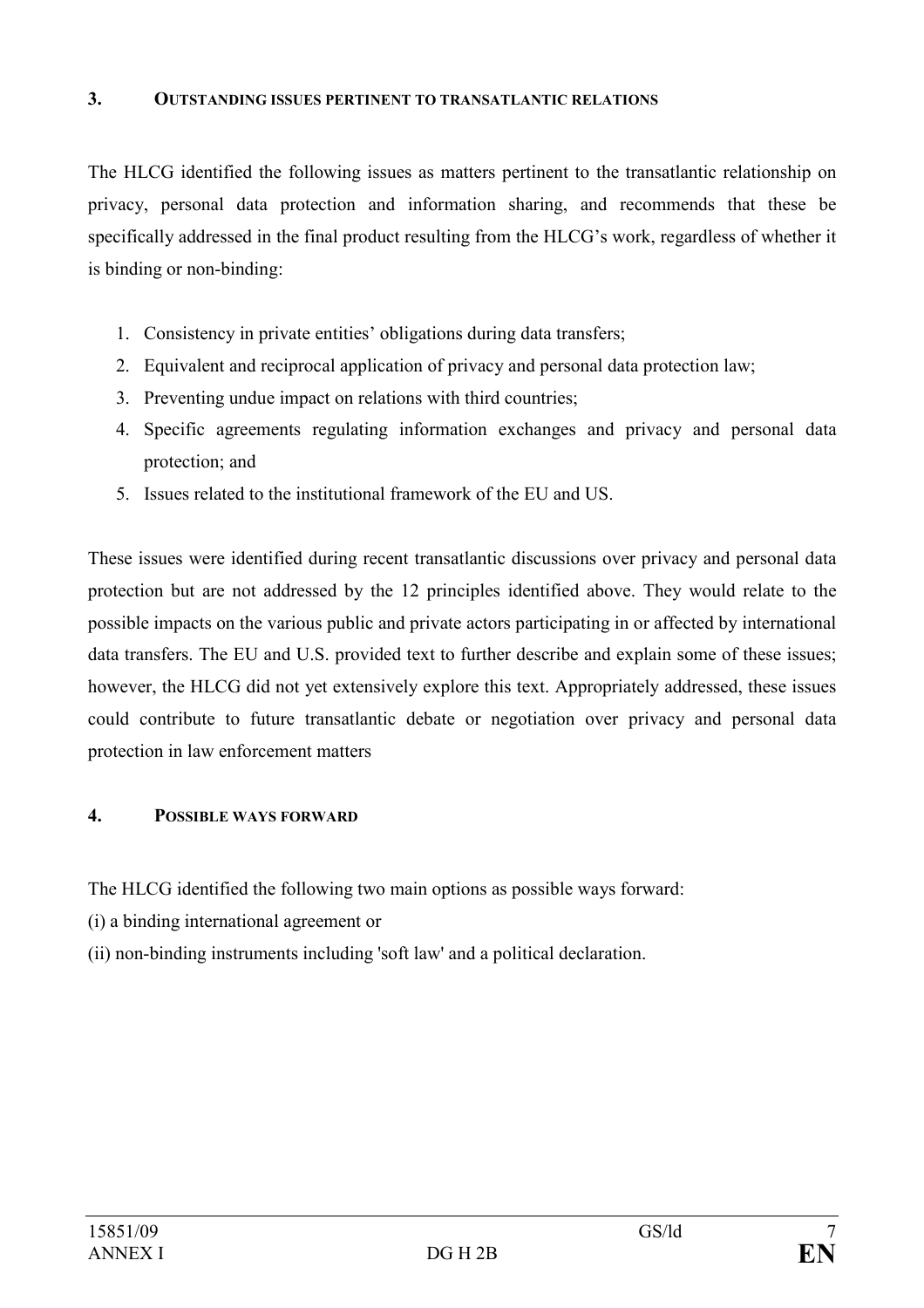#### A. Binding international agreement

Both sides agree that an international agreement binding both the EU and the US to apply the agreed common principles in transatlantic data transfers is the preferred option. In negotiating a binding international agreement the EU and US should strive to obtain the recognition of the effectiveness of each other's privacy and data protection systems for the areas covered by these principles. In addition to the agreed common principles, further work could be undertaken to identify detailed key issues to be addressed in such an agreement. Whilst it is difficult/impossible to envisage an international agreement covering all types of law enforcement data, a binding international agreement would offer the advantage of establishing the fundamentals of effective privacy and personal data protection for use in any future agreements relating to the exchange of specific law enforcement information that might arise between the EU and the U.S. As a binding instrument, it would provide the greatest level of legal security and certainty.

Both sides also agree that the conclusion of a binding international agreement incorporating the common principles should provide every person in the EU and the U.S. with the greatest reassurance that her or his personal data would be protected consistently and evenly at a high standard in both jurisdictions.

Specific considerations for the EU

Political endorsement from the Council would be needed before the Commission could engage in this process, following discussions with EU Member States on the basis of this report. Information and transparency with the European Parliament would need to be ensured.

Political endorsement would mean that the Council considers the results so far achieved as a sufficient basis to prepare formal negotiations. However, it is very likely that the negotiations would need to go beyond the issues addressed by the common principles.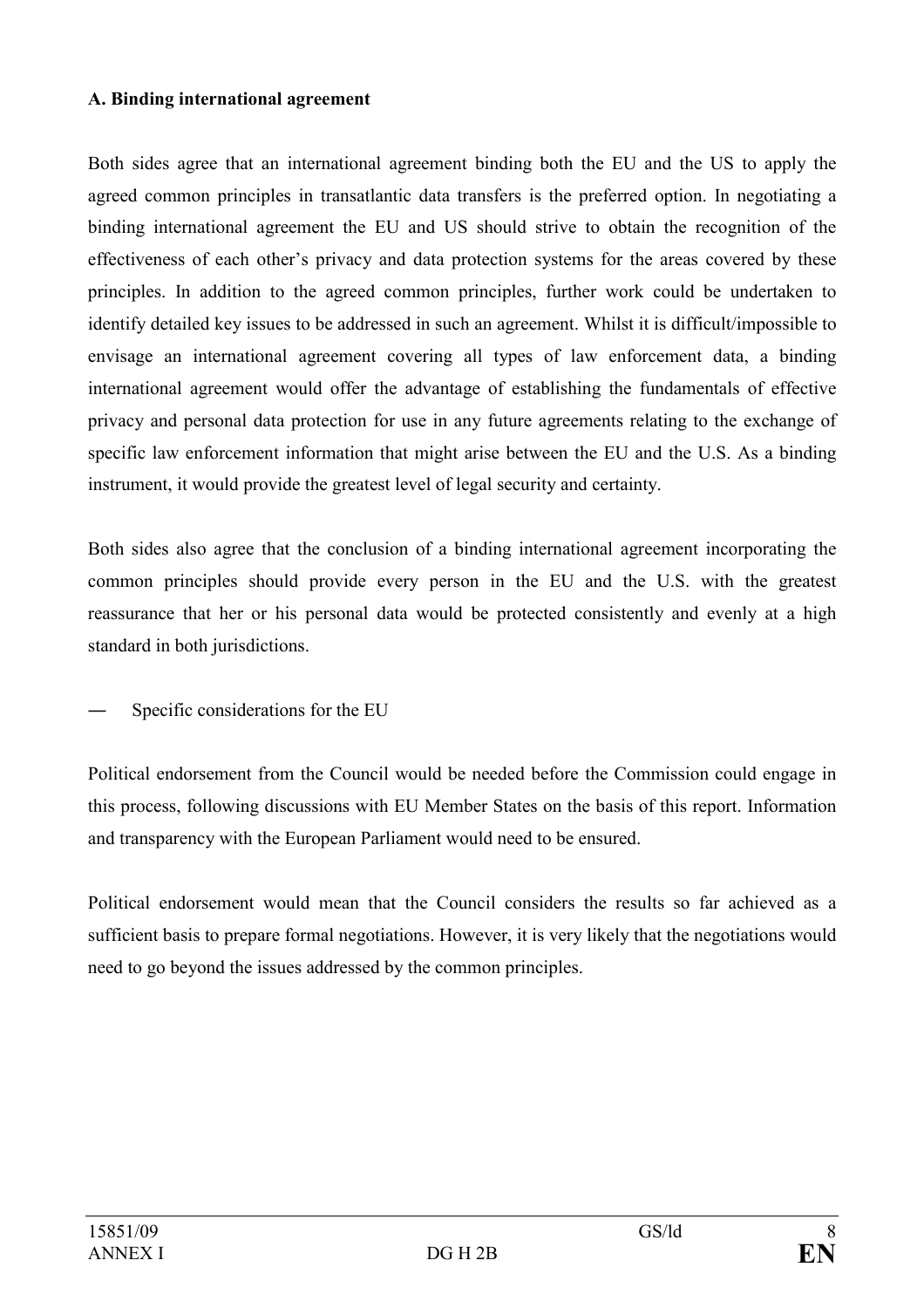Assuming that the Treaty of Lisbon amending the Treaty on European Union and the Treaty establishing the European Community (Lisbon Treaty) enters into force in the beginning of 2009, it would not be appropriate to start such a process in 2008 under the current legal framework: the negotiation mandate would lapse by the entry into force of the Lisbon Treaty. The negotiating procedure pursuant to Article 218 of the Lisbon Treaty would commence only then. As a consequence the European Parliament would have to be immediately and fully informed at all stages of the procedure, its consent to conclusion of the agreement would be required, and judicial review before the European Court of Justice would be available. This, however, should not preclude additional preparatory work by the HLCG in view of possible negotiations in 2009.

Specific considerations for the U.S.

Once agreement is confirmed at political level on the common principles, the U.S. departments participating in the HLCG process (State, Justice and Homeland Security) would seek from the Department of State the authority to pursue negotiation of an international agreement. Such an authorization would empower both negotiation and, if so chosen, signature as well.

Further exploratory talks between the two sides would help to establish whether any resulting international agreement could be applied pursuant to existing U.S. laws, including those related to privacy, or would require additional implementing legislation. This would be determinative of the question whether, as a matter of U.S. domestic law, an international agreement could be considered either as an executive agreement entered into by the President or a treaty requiring the advice and consent of the U.S. Senate prior to ratification.

## B. Non-binding instruments – "soft law" or a political declaration

Another option is a non-binding instrument but it would provide less certainty and transparency regarding the treatment of personal data. Therefore, such a solution would be less desirable for the long term.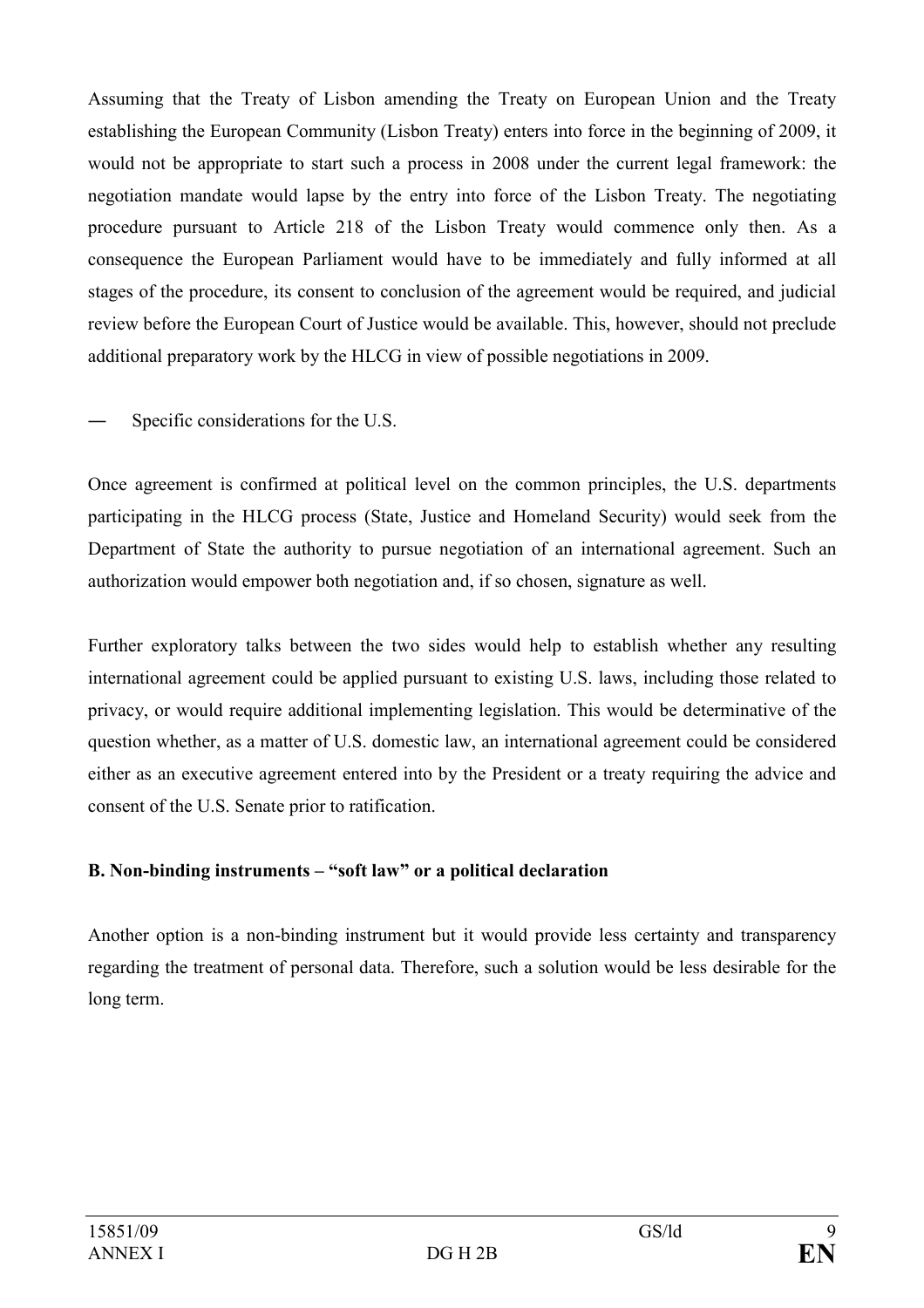Specific considerations for the EU

Soft law, such as a non-binding instrument that embodied the "common principles", could be used as a possible reference.

In terms of timing, this option might need the involvement of a wider circle of stakeholders, and could thus be a long process.

Another way forward would be a political declaration reaffirming the importance that both, the EU and the U.S., attach to enhancing the exchange of law enforcement information and to ensuring the mutual respect for the protection of privacy and personal data.

Under both scenarios, political endorsement by the Council would be needed before the EU could engage in this process, following discussions with EU Member States on the basis of the final report. Information of and transparency with the European Parliament would need to be ensured.

Specific considerations for the U.S.

These non-binding options could serve as a basis for the protection of privacy and personal data, when exchanged for law enforcement purposes as defined above, and may be useful in the short term. These non-binding options could also contribute to the recognition of the effectiveness of each other's privacy and data protection systems for the areas covered by these principles.

If the common principles are not transformed into an international agreement, but instead are utilized in another form, the considerations noted above relating to the U.S. legal process would not be applicable.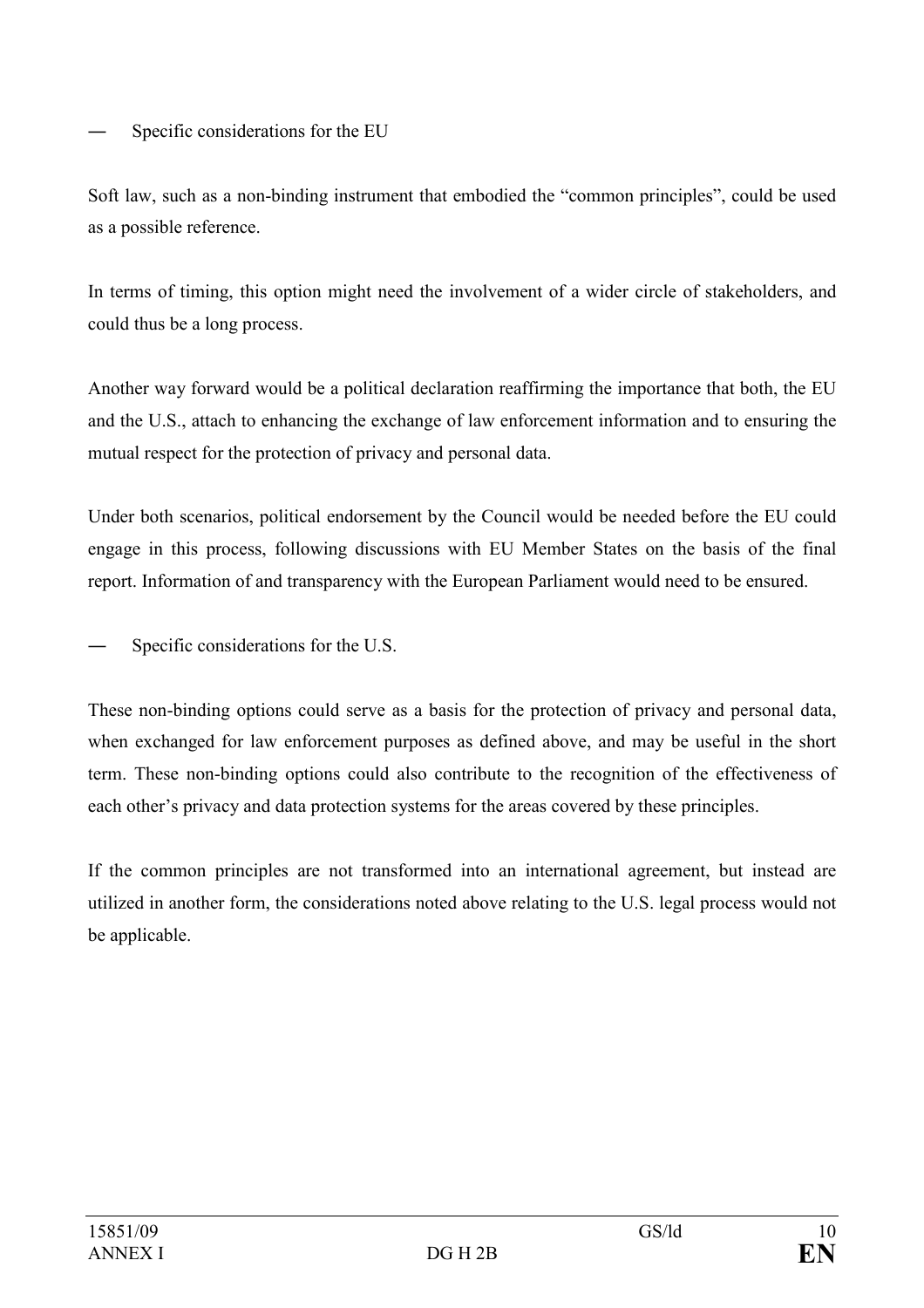#### 5. Conclusion

We recognize that the fight against transnational crime and terrorism requires the ability to share personal data for law enforcement purposes while fully protecting the fundamental rights and civil liberties of our citizens, in particular their privacy and personal data protection, by maintaining necessary standards of personal data protection. Our ongoing discussions of U.S. and European Union frameworks for the protection of personal data have allowed us to identify a number of significant commonalities in our approaches based upon our shared values. The best way to ensure these interests are met is through a binding international agreement that addresses all the issues identified in this report. Our challenge moving forward will be to translate insights into greater collaboration in all aspects of law enforcement cooperation.

## Annex: Principles on Privacy and Personal Data Protection for Law Enforcement Purposes for which common language has been developed (common principles)

The European Union would apply these principles for 'law enforcement purposes' meaning use for the prevention, detection, investigation, or prosecution of any criminal offense.

The United States would apply these principles for 'law enforcement purpose,' meaning use for the prevention, detection, suppression, investigation, or prosecution of any criminal offense or violation of law related to border enforcement, public security, and national security, as well as for noncriminal judicial or administrative proceedings related directly to such offenses or violations.

#### 1. Purpose Specification/Purpose Limitation.

Personal information [should/shall] be processed for specific legitimate law enforcement purposes in accordance with the law and subsequently processed only insofar as this is not incompatible with the law enforcement purpose of the original collection of the personal information.

#### 2. Integrity/Data Quality.

Personal information should be maintained with such accuracy, relevance, timeliness and completeness as is necessary for lawful processing.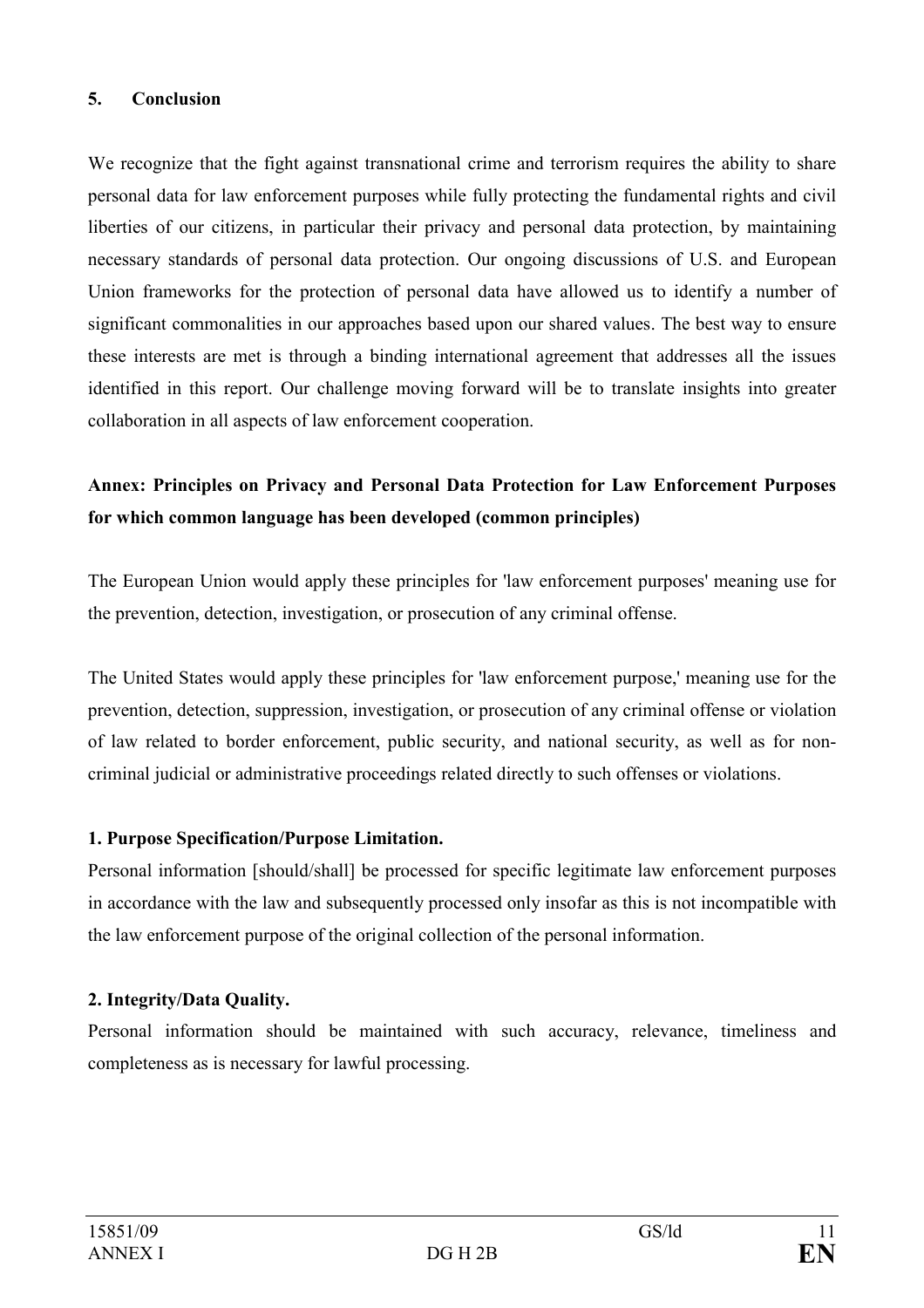#### 3. Relevant and Necessary/Proportionality.

Personal information may only be processed to the extent it is relevant, necessary and appropriate to accomplish a law enforcement purpose laid down by law.

#### 4. Information Security.

Personal information must be protected by all appropriate technical, security and organizational procedures and measures to guard against such risks as loss; corruption; misuse; unauthorized access, alteration, disclosure or destruction; or any other risks to the security, confidentially or integrity of the information. Only authorized individuals with an identified purpose may have access to personal information.

#### 5. Special Categories of Personal Information.

Personal information revealing racial or ethnic origins, political opinions or religious or philosophical beliefs, or trade union membership, as well as personal information concerning health or sexual life or other categories defined under domestic law may not be processed unless domestic law provides appropriate safeguards.

#### 6. Accountability.

Public entities processing personal information [shall/should] be accountable for complying with domestic law and rules and on the protection of personal information.

#### 7. Independent and Effective Oversight.

A system of independent and effective data protection supervision [shall/should] exist in the form of a public supervisory authority with effective powers of intervention and enforcement. These responsibilities may be carried out by a specialized public data protection authority or by more than one supervisory public authority to meet the particular circumstances of different legal systems.

#### 8. Individual Access and Rectification.

[An/every] individual [should/shall] be provided with access to and the means to seek rectification and/or expungement of his or her personal information. In appropriate cases, an individual may object to processing of personal information related to him or her.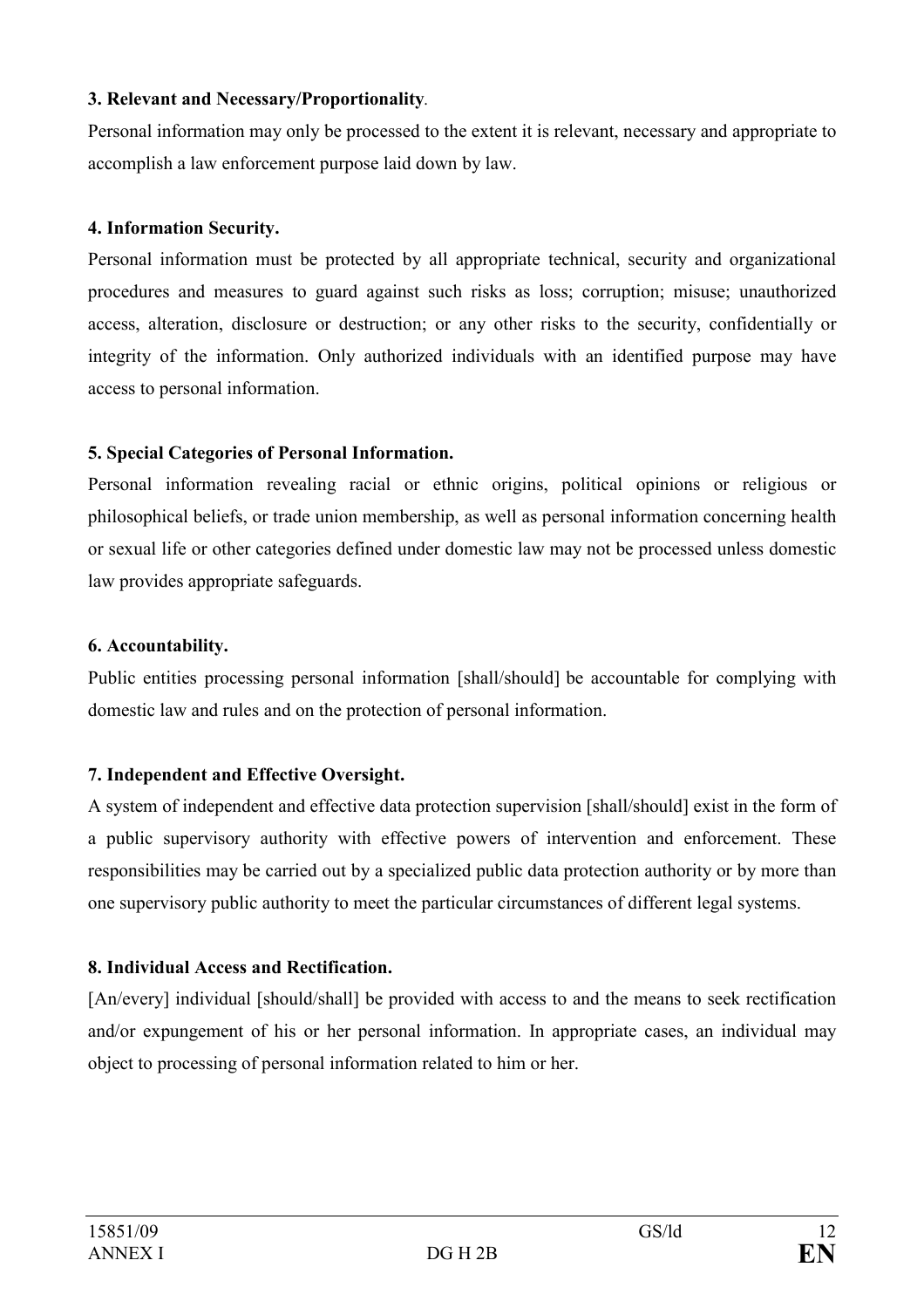### 9. Transparency and Notice.

An individual [should/shall] be informed, as required by law, with general and individual notice at least as to the purpose of processing of personal information concerning him or her and who will be processing that information, under what rules or laws, the types of third parties to whom information is disclosed as well as other information insofar as is necessary to ensure fairness including rights and remedies available to the individual.

### 10. Redress.

[An/every] individual [shall/should] have an effective administrative remedy before a competent authority, [and a remedy before an independent and impartial tribunal] where his or her privacy has been infringed or data protection rules have been violated with respect to that individual. Any such infringement or violation [should/shall] be subject to appropriate and effective sanctions and/or remedies, such as rectification, expungement, or compensation.

## 11. Automated Individual Decisions.

Decisions producing significant adverse actions concerning the relevant interests of the individual may not be based solely on the automated processing of personal information without human involvement unless provided for by domestic law and with appropriate safeguards in place, including the possibility to obtain human intervention.

## 12. Restrictions on onward transfers to third countries.

Where personal information is transmitted or made available by a competent authority of the sending country or by private parties in accordance with the domestic law of the sending country to a competent authority of the receiving country, the competent authority of the receiving country may only authorise or carry out an onward transfer of this information to a competent authority of a third country if permitted under its domestic law and in accordance with existing applicable international agreements and international arrangements between the sending and receiving country. In the absence of such international agreements and international arrangements, such transfers should moreover support legitimate public interests consisting of: national security, defence, public security, the prevention, investigation, detection and prosecution of criminal offences, breaches of ethics of regulated professions, or the protection of the data subject. In all cases transfers should be fully consistent with these common principles, especially the limitation/purpose specification.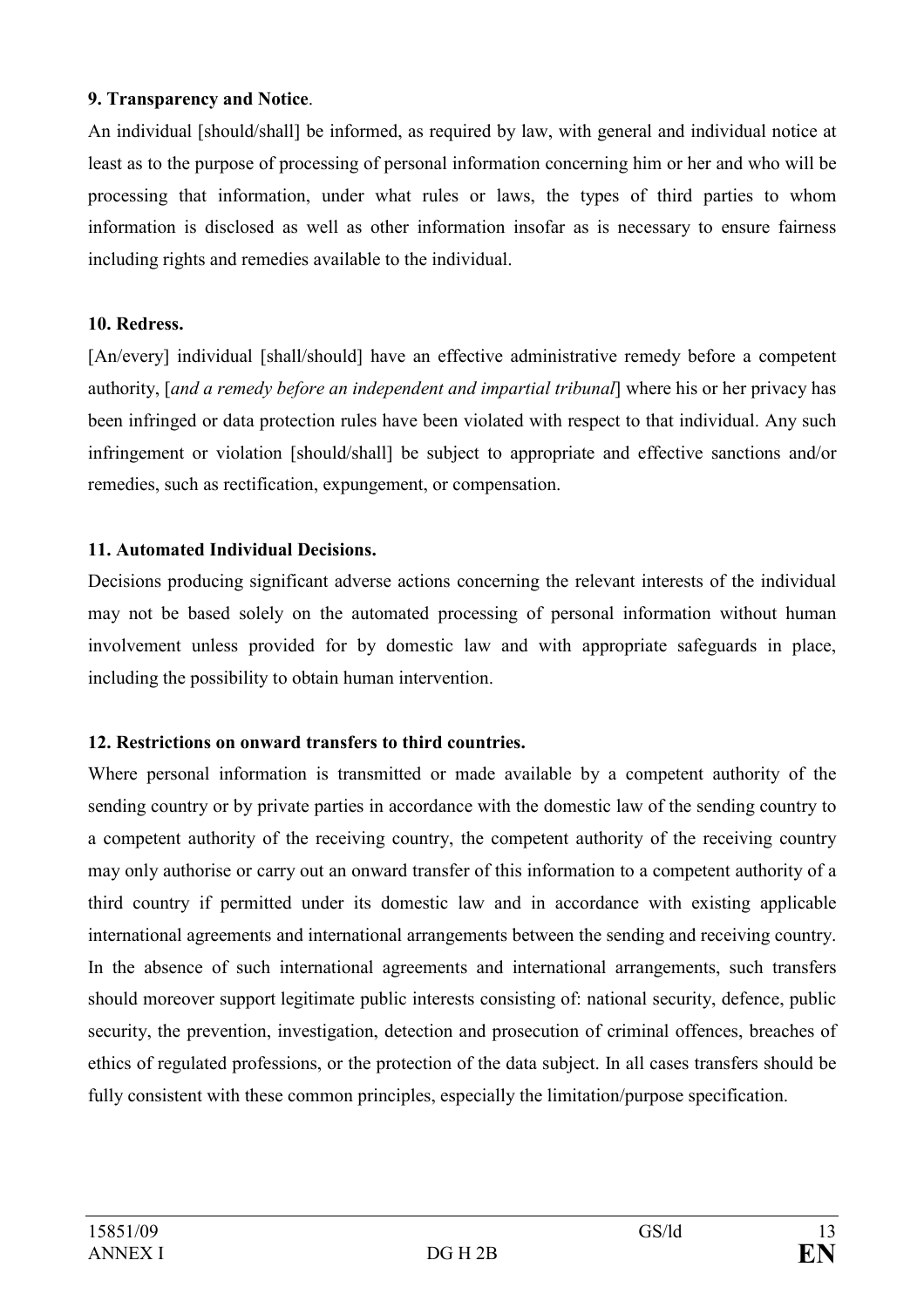#### PENDING FURTHER DISCUSSION

The following five issues were identified High Level Contact Group as requiring equivalent attention as they relate to information sharing, privacy, and personal data protection in the area of transatlantic law enforcement cooperation. While text was proposed for most of these issues, no agreed upon language has yet been identified. The HLCG recommends that specific provisions detailing these issues be included in the negotiations toward the final product that will result from the HLCG's work:

- 13. Consistency in private entities' obligations during data transfers;
- 14. Equivalent and reciprocal application of data privacy law;
- 15. Preventing undue impact on relations with third countries;
- 16. Specific agreements regulating information exchanges and privacy and personal data protection; and

 $\frac{1}{2}$ 

17. Issues related to the institutional framework of the EU and US.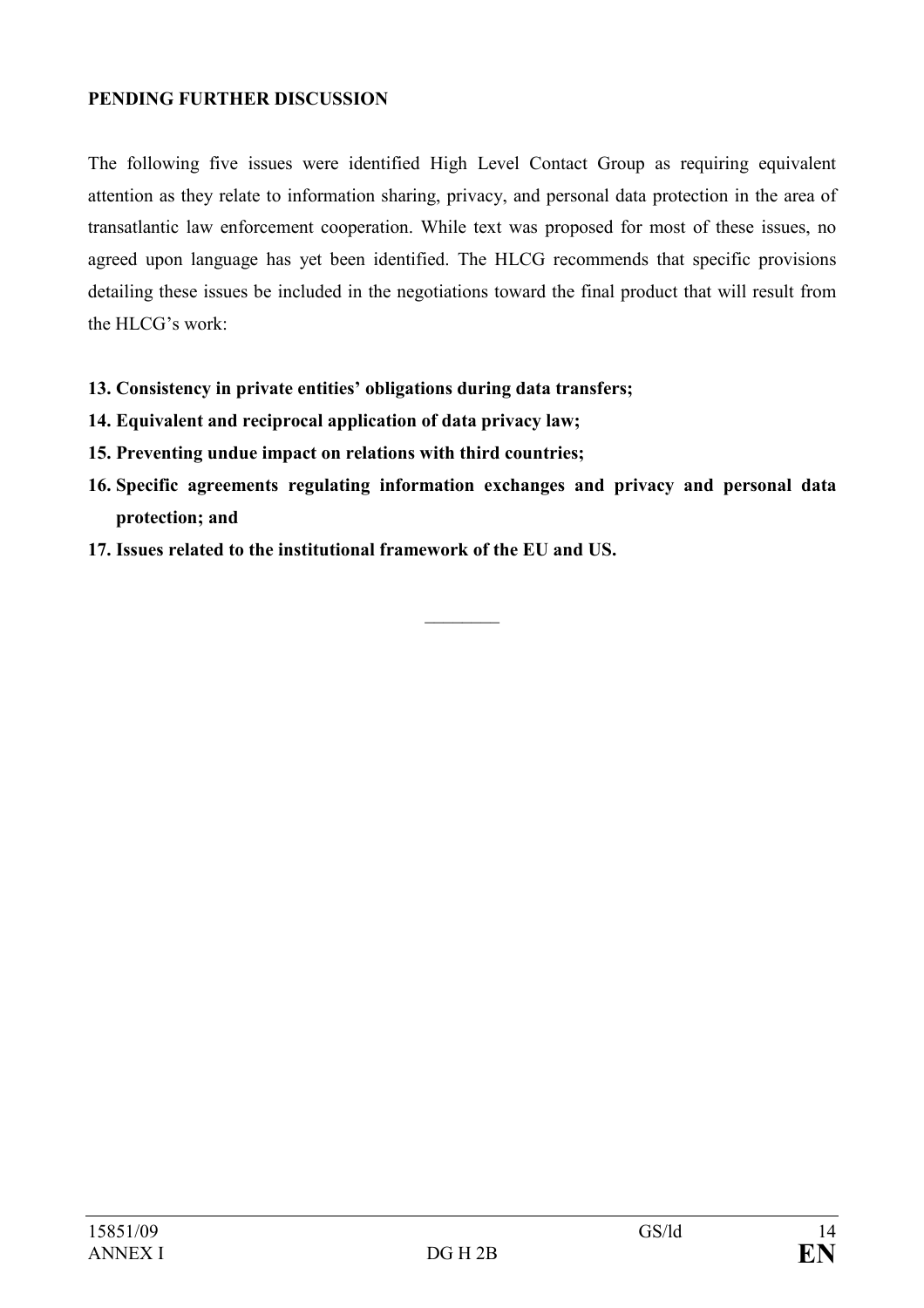#### ADDENDUM to the Final Report by EU-US High Level Contact Group on information sharing and privacy and personal data protection

## REPORT AND AGREED TEXT FROM THE HIGH LEVEL CONTACT GROUP AS OF 28 OCTOBER 2009

The Final Report by EU-US High Level Contact Group (HLCG) on information sharing and privacy and personal data protection was presented on 28 May 2008. It contained agreed text on 11 of the 12 privacy and personal data protection principles identified. In addition, the Final Report also identified five issues pertinent to the transatlantic relationship, for which no wording was agreed. During fall 2008 agreement was reached on common wording for three of the five issues identified in the Final Report. During spring 2009, continued work on the outstanding issues lead to agreement on a fourth issue.

Therefore, the HLCG still needed to reach consensus regarding one principle (redress) and one of the issues pertinent to the transatlantic relationship (specific agreements regulating information exchanges and privacy and personal data protection).

In order to move forward on the issue of redress, a workshop was held in Brussels on 1 October 2009, at which experts from the US Departments of Justice, State and Homeland Security as well as experts from the Presidency, the Commission and several Member States participated. The European Data Protection Supervisor and the Europol Joint Supervisory Board also took part in the proceedings. The workshop provided an opportunity to enhance mutual understanding of the US and the EU frameworks for redress in the context of law enforcement. Questions and answers sessions resulted in a clearer view of the differences and the commonalities in the respective redress arrangements.

An important conclusion from the workshop was that while the legal systems, traditions and government structures in the EU and the US differ, both jurisdictions provide multiple mechanisms for administrative and judicial redress. Effective administrative redress is always provided in the US and EU. The situation regarding redress before an independent court or tribunal is different in the two jurisdictions.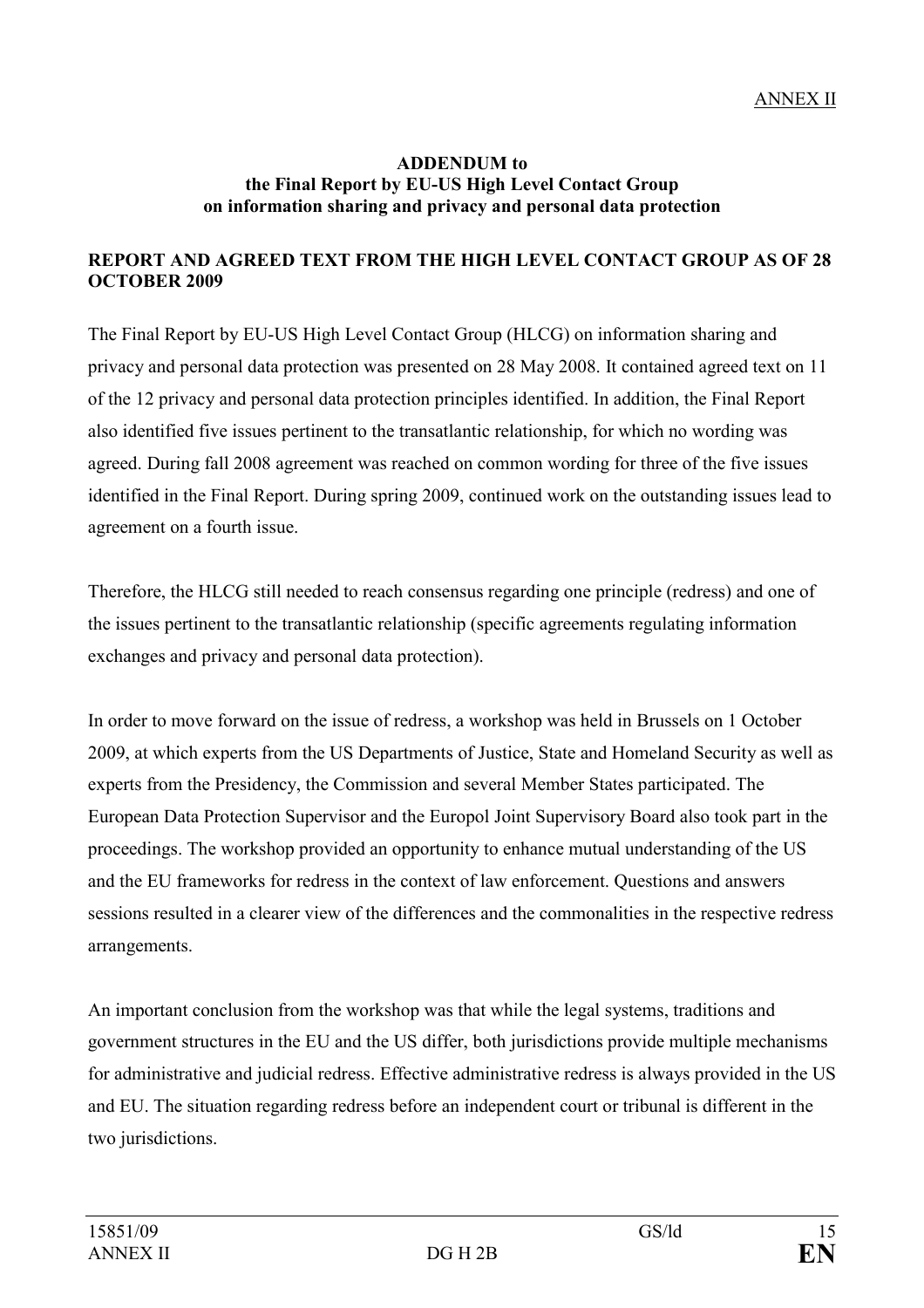Another important issue discussed at the workshop was that in applying the access principle, the respective laws may provide for necessary and proportionate/relevant restrictions in order not to jeopardize a specific law enforcement action, national security interests or the rights of other individuals.

The workshop was followed by a meeting of the HLCG experts on 2 October 2009, which resulted in the text describing the commonalities and practices regarding redress in the EU and the US. This text, which is attached as annex I to this note, does however not reflect the differences in our approaches.

Consistent with the conclusion of the 2008 May Final report, the HLCG reaffirms that the best way forward is a binding international agreement that addresses all the issues identified in that report, the 2008 December Statement and this 2009 Addendum to the Final Report. The work of the HLCG has thus been concluded.

 $\frac{1}{2}$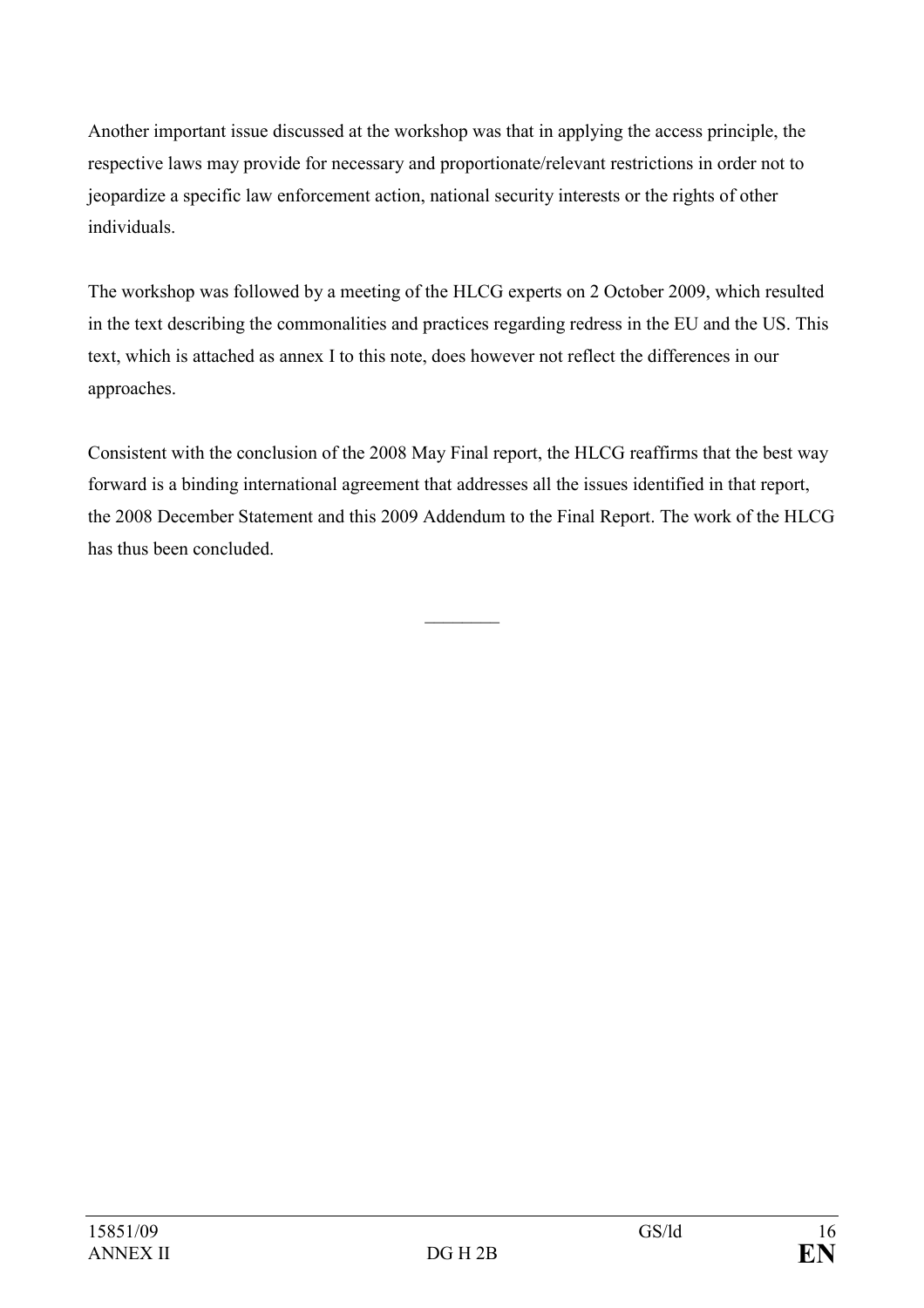At the HLCG experts meeting of 2 October 2009, experts elaborated a text focusing on commonalities with regard to the redress principle:

## 10. Redress

Recognizing that both the US and EU provide multiple mechanisms for administrative and judicial redress, wherever an individual's privacy has been infringed or data protection rules have been violated with respect to that individual, that individual [should/shall] have, before an impartial competent authority, independent court or tribunal, an effective remedy and/or appropriate and effective sanctions.

Agreement was reached on the last of the five issues pertinent to the transatlantic relationship. There is thus agreed wording on all of the five issues:

On private entities' obligations, any adverse impact on private entities resulting from data transfers, including those impacts deriving from diverging legal and regulatory requirements, should be avoided to the greatest extent possible.

On preventing undue impact on relations with third countries, when the European Union or the United States has international agreements or arrangements for information sharing with third countries, each should use their best endeavors to avoid putting those third countries in a difficult position because of differences relating to data privacy including legal and regulatory requirements.

On specific agreements relating to information exchanges and privacy and personal data protection, when the European Union and the United States agree that a clear legal necessity arises in particular due to a serious conflict of laws substantiated by one party, the processing of personal information in specific areas should be made subject to specific conditions and should include the necessary safeguards for the protection of privacy and personal data and individual liberties through the negotiation of an information sharing agreement. Such rules may offer individuals a wider measure of protection.